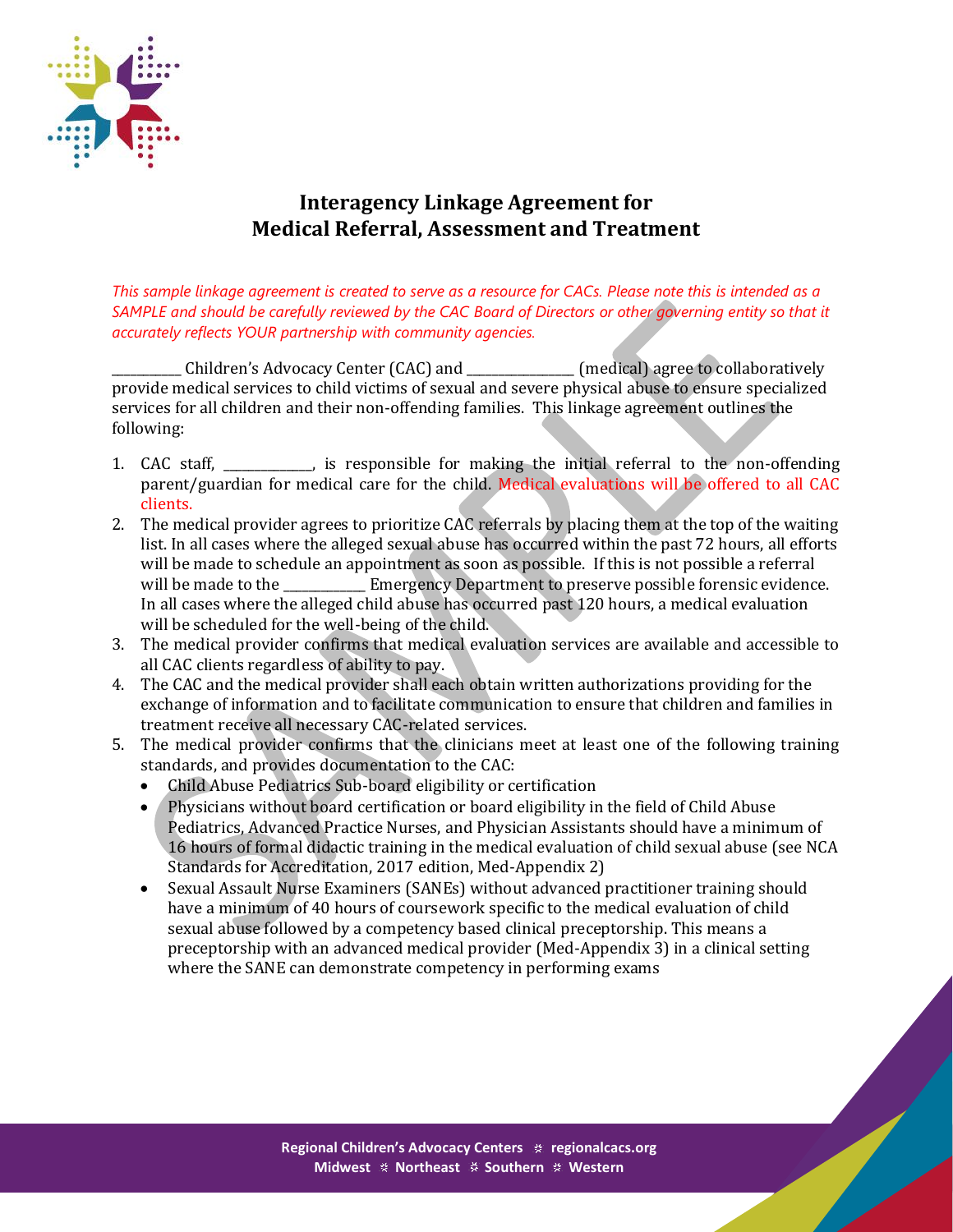

- **The medical provider confirms that the clinicians providing treatment to child victims of sexual** and physical abuse and their families complete continuing education in the field of child abuse consisting of a minimum of 8 contact hours every two years, and provides documentation to the CAC.
- 7. The medical provider will maintain documentation that 50% of child sexual abuse abnormal findings are reviewed by an advanced medical consultant.
- 8. The medical provider will confirm that medical exams are documented through written record and photo-documentation.
- 9. As mandated reporters, the medical providers agree to report all suspected cases of child sexual and severe physical abuse to state/local office of child protection.
- 10. The CAC staff is responsible for notifying the medical provider or designee of regularly scheduled Case Review meetings. The medical provider or designee shall attend scheduled Case Review in order to provide consultation, expertise and input on medical issues to the MDT and to discuss *(or not discuss)* specific case information.

The CAC believes in protecting the client's right to confidentiality. To that end the CAC and agree that all medical records are the property of the medical provider, records are maintained inside the medical provider's offices, and records can only be accessed via authorized release of information signed by the child's parent/guardian or by court order.

| <b>Children's Advocacy Center</b> | Date |  |
|-----------------------------------|------|--|
| Medical Agency/Provider           | Date |  |